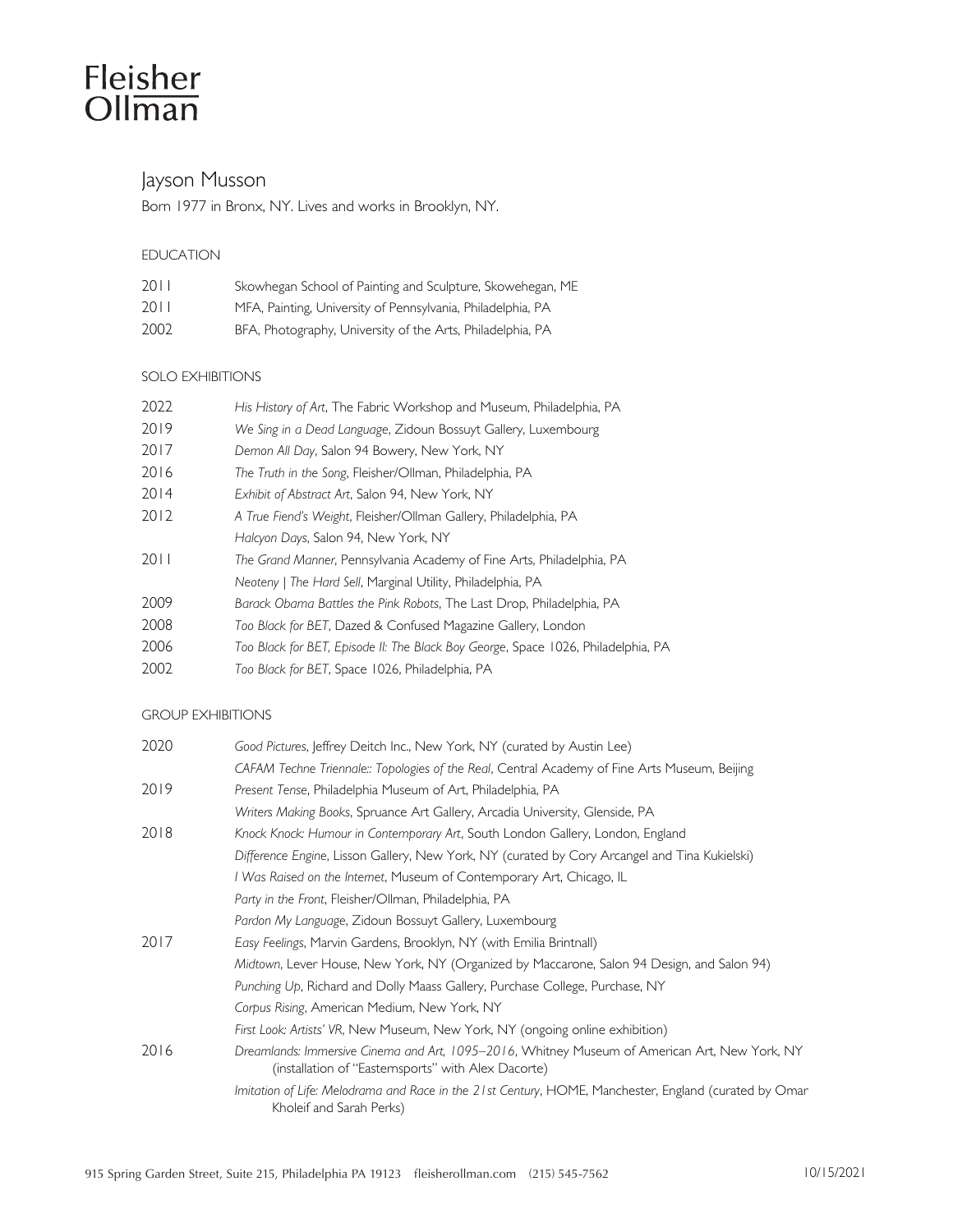|      | Electronic Superhighway, Whitechapel Gallery, London, England                                                                                                                        |
|------|--------------------------------------------------------------------------------------------------------------------------------------------------------------------------------------|
| 2015 | Radical Presence: Black Performance in Contemporary Art, Yerba Buena Center for the Arts, San Francisco, CA                                                                          |
|      | A Curious Blindness, Miriam and Ira D. Wallach Art Gallery, Columbia University, New York, NY                                                                                        |
|      | You Won't Believe (), Galerie Division, Montreal, CA                                                                                                                                 |
|      | Laugh-in: Art, Comedy, Performance, Museum of Contemporary Art San Diego, San Diego, CA                                                                                              |
|      | Represent: 200 Years of African American Art, Philadelphia Museum of Art, Philadelphia, PA (Cat.)                                                                                    |
| 2014 | Under the Seams Runs the Pain: A Musing on Artists Who Make Other People!, BHQFU, New York, NY                                                                                       |
|      | Eastemsports, Institute of Contemporary Art, University of Pennsylvania, Philadelphia, PA (with Alex Da<br>Corte) (Cat.)                                                             |
| 2013 | Radical Presence: Black Performance in Contemporary Art, Grey Art Gallery, New York, NY (Cat.)                                                                                       |
|      | Black Eye, 54 Crosby Street, New York, NY (curated by Nicola Vassell)                                                                                                                |
|      | Kristin Baker, Mark Barrow, Nina Beier, Anna Betbeze, Mark Flood, Thilo Heinzmann, John Henderson, Scott Lyall,<br>Jayson Musson, Renaud Regnery, Pae White, Galerie Perrotin, Paris |
|      | Cast Recording, Prism Gallery, Los Angeles, CA                                                                                                                                       |
| 2012 | Radical Presence: Black Performance in Contemporary Art, Contemporary Arts Museum Houston, Houston, TX                                                                               |
|      | Funny., FLAG Art Foundation, New York, NY                                                                                                                                            |
|      | First Among Equals, Institute of Contemporary Art, Philadelphia, PA (in collaboration with Marginal Utility)<br>(Cat.)                                                               |
|      | Through a Glass Darkly, Postmasters, New York, NY                                                                                                                                    |
| 2011 | Don't Get High on Your Own Supply, David Castillo Gallery, Miami, FL                                                                                                                 |
|      | Change The World or Go Home, Down Stairs at Great Brampton House, Herefordshire, England                                                                                             |
|      | I FEEL LIKE I'M DISAPPEARING, GETTING SMALLER EVERY DAY/ BUT WHEN I LOOK IN THE MIRROR, I'M<br>BIGGER IN EVERY WAY, West Galerie, Den Haag, The Netherlands                          |
|      | Reformation, Somerset County Jail, Skowhegan, ME                                                                                                                                     |
|      | Mortal Mirror, Bodega, Philadelphia, PA (curated by Alex Da Corte)                                                                                                                   |
| 2010 | SYNCOPATION, Grimmuseum, Berlin, Germany                                                                                                                                             |
| 2009 | Rich Text, Fleisher/Ollman Gallery, Philadelphia, PA                                                                                                                                 |
| 2008 | Disinhibition: Black Art and Blue Humor, Hyde Park Art Center, Chicago, IL                                                                                                           |
| 2007 | Dig, H&F Fine Arts, Mount Rainier, MD                                                                                                                                                |
|      | Blood In, Blood Out, 96 Gillespie, London, England                                                                                                                                   |
|      | Locally Localized Gravity, Institute of Contemporary Art, Philadelphia, PA (performance)                                                                                             |
| 2006 | Morgellons, Fleisher/Ollman Gallery, Philadelphia, PA                                                                                                                                |
|      | Vernacular Spectacular, Meyerson Gallery, University of Pennsylvania, Philadelphia, PA                                                                                               |
|      | Peer Pleasure 1, Yerba Buena Center for the Arts, San Francisco, CA                                                                                                                  |
| 2005 | Shy Teeth, The Padlock Gallery, Philadelphia, PA                                                                                                                                     |
| 2004 | Beaver College, Cincinnati Contemporary Art Center, Cincinnati, OH                                                                                                                   |
|      | Woven, 60 Wall Gallery, New York, NY (curated by Xaviera Simmons)                                                                                                                    |
|      | Untitled, Galerie Perrotin, Paris, France                                                                                                                                            |
|      |                                                                                                                                                                                      |

# SCREENINGS

| 2015 | ART THOUGHTZ with Hennessy Youngman, Museum of Arts and Design, New York, NY                  |
|------|-----------------------------------------------------------------------------------------------|
| 2013 | Jayson Musson: ART THOUGHTZ with Hennessy Youngman: How to Make an Art, The Box, Columbus, OH |
| 2012 | VIDEO 2012, Momenta Art, Brooklyn, NY                                                         |
| 2011 | Cognitive Dissonance, Cottage Home Gallery, Los Angeles, CA (as Hennessy Youngman)            |
| 2010 | Date with Deceit, Green Lantern Gallery, Chicago, IL (as Hennessy Youngman)                   |
|      |                                                                                               |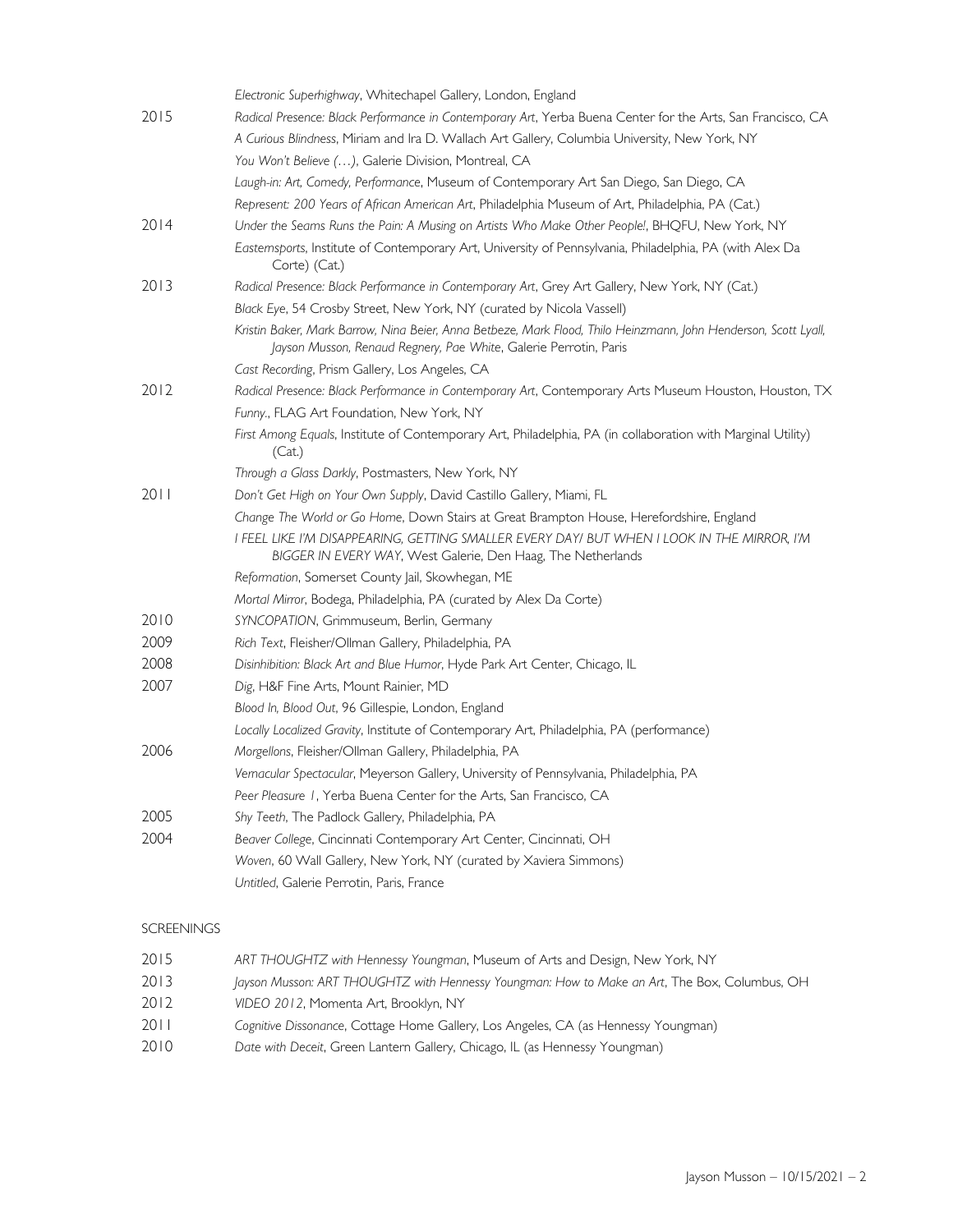#### CURATORIAL PROJECTS

- 2016 *A Being in The World*, Salon 94 Bowery, New York, NY (curated by Jayson Musson and Fabienne Stephan)
- 2012 *It's a Small, Small World*, Family Business, New York, NY

#### LECTURES AND PERFORMANCES

| 2017 | Seven on Seven, Rhizome and the New Museum, New York, NY                                                                                  |
|------|-------------------------------------------------------------------------------------------------------------------------------------------|
| 2016 | POP Montreal, Canada                                                                                                                      |
| 2012 | Pacific Northwest College of Art, Portland, OR                                                                                            |
|      | San Francisco Art Institute, Visiting Artists and Scholars Lecture Series, San Francisco, CA                                              |
|      | A Conversation Between Artist Jayson Musson and Art Historian Huey Copeland, NYU Gallatin School of<br>Individualized Study, New York, NY |
|      | Tell You What the 80s Like, Museum of Contemporary Art, Chicago, IL (for the series: Internet Superheroes,<br>Art and Tech)               |
|      | C School Lecture Series, Drake Hotel, Toronto, CA (presented by C Magazine and Mercer Union)                                              |
|      | Problematic Automatic: Screening and Q & A with Hennessy Youngman, Concordia University, Montreal, CA                                     |
| 2011 | Performa Ha!, Performa 11, New York, NY                                                                                                   |
|      | Pennsylvania Academy of Fine Arts, Philadelphia, PA                                                                                       |
|      | University of Cincinnati, Cincinnati, OH                                                                                                  |
|      | Museum of Modern Art, Fort Worth, TX                                                                                                      |
|      | The Dialogue, Museum of Contemporary Art, Chicago, IL                                                                                     |
|      |                                                                                                                                           |

#### **PROJECTS**

2017 *Pledges of Allegiance*, Multiple venues (16 flags commissioned by Creative Time; project conceived by Alix Browne and developed in collaboration with Cian Browne, Fabienne Stephan, and Opening Ceremony)

#### EXHIBITION CATALOGS

2013 Zuckerman Jacobson, Heidi. *Funny* (2013) (exh. cat.)

#### SELECTED PRESS

|      | Battaglia, Andy. "More Than Half Massed: Flags Fly in Protest By Way of Creative Time." Artnews.com (June 14,<br>2017) [online]                                      |
|------|----------------------------------------------------------------------------------------------------------------------------------------------------------------------|
|      | Cascone, Sarah. "Creative Time's Flag Project Gets Political on President Trump's Birthday." Artnet News (June<br>14, 2017) [online]                                 |
| 2017 | Eckardt, Stephanie. "On Flag Day, Marilyn Minter's Controversial "Resist" Flag Returns to the New York<br>Skyline." WMagazine.com (June 14, 2017) [online]           |
|      | Greenberger, Alex. "At Seven on Seven Conference, Artists and Technologists Unite to Ponder Politics,<br>Sexting, Fake News, and More." ARTnews.com (April 24, 2017) |
|      | Voon, Claire. "A Death Labyrinth, a Steampunk Space Club, and More in the New Museum's First VR<br>Exhibition." Hyperallergic (February 28, 2017) [online]           |
|      | Farago, Jason. "Virtual Reality Has Arrived in the Art World. Now What?" The New York Times (February 3,<br>2017) [online]                                           |
| 2016 | Smith, Roberta. "Diving Into Movie Palaces of the Mind at the Whitney." The New York Times (December 2,<br>$2016$ : C <sub>2</sub> 1                                 |
|      | Amador, Marisela. "Artist Jayson Musson Speaks at POP Montreal: On Blackness, Politics and Art." The Link<br>(September 26, 2016)                                    |
|      |                                                                                                                                                                      |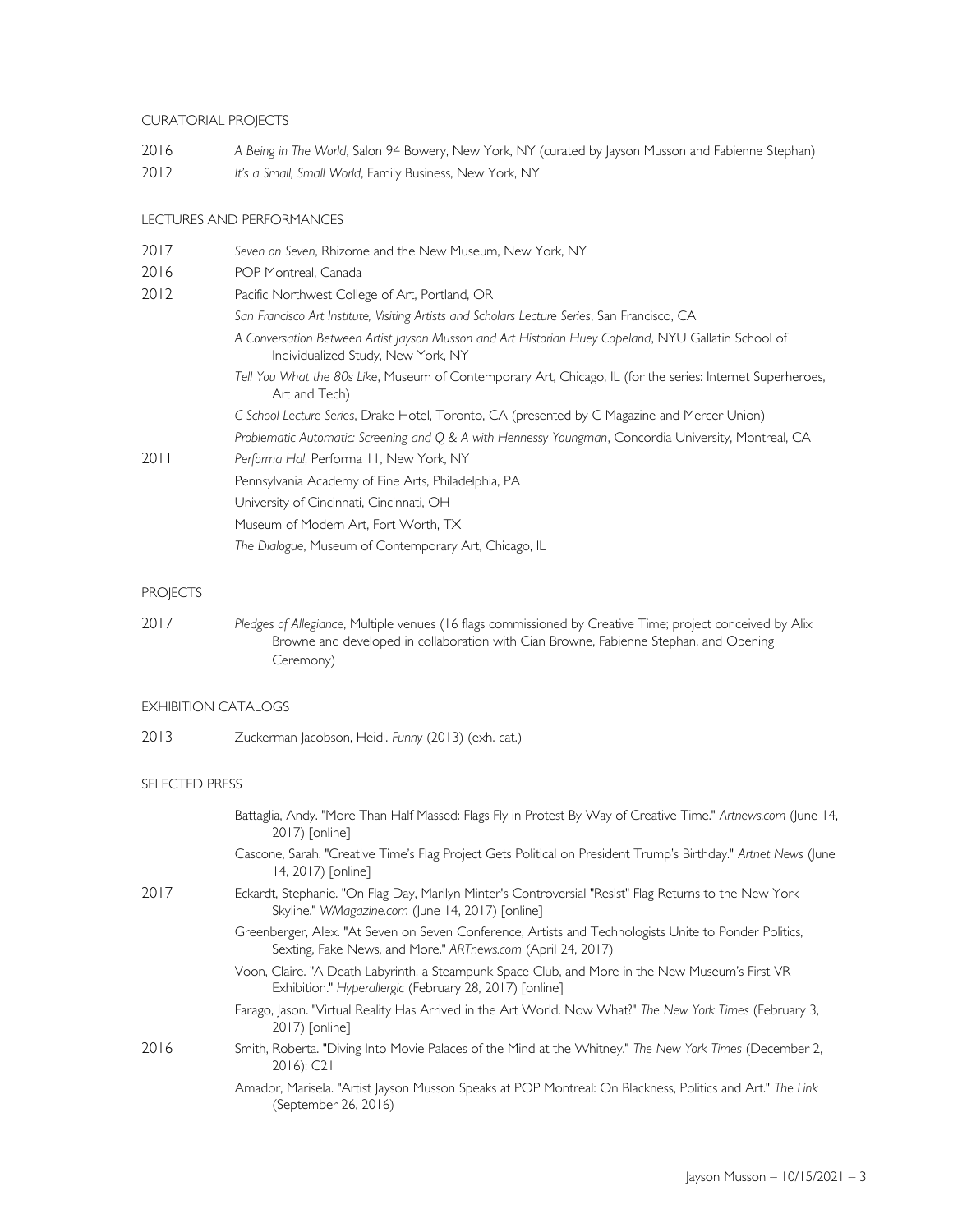|      | King, Abby. "Jayson Musson: The Truth in the Song." Title Magazine (May 20, 2016)                                                                                           |
|------|-----------------------------------------------------------------------------------------------------------------------------------------------------------------------------|
|      | Ward, Flora. "Coogi King: Jayson Musson at Fleisher-Ollman Gallery." The Artblog (May 14, 2016)                                                                             |
|      | Newhall, Edith. "Subtle works of fabric." The Philadelphia Inquirer (May 1, 2016): H6                                                                                       |
| 2015 | Hellyer, Isabelle. "will jayson musson win over the internet twice?" i-D.vice (June 11, 2015) [online]                                                                      |
|      | Sutton, Benjamin. "Time Traveling with Jayson Musson and Dave Chappelle." Hyperallergic (January 13, 2015)<br>[online]                                                      |
|      | Boucher, Brian. "Is Jayson Musson's New Video a 'Hot Tub Time Machine' for the Art World?" ARTnews<br>(January 9, 2015) [online]                                            |
|      | Boucher, Brian. "Is Jayson Musson's New Video a "Hot Tub Time Machine" for the Art World." Artnet News<br>(January 9, 2015) [online]                                        |
|      | Greenberger, Alex. "Jayson Musson Releases Preview for New Web Series." ARTnews (January 6, 2015)<br>[online]                                                               |
| 2014 | Leifheit, Matthew. "Three Amazing Young Artists Made a Baroque Surrealist Masterpiece of a Video." Vice.<br>com (September 24, 2014) [online]                               |
|      | Frank, Priscilla. "Jayson Musson, Alex Da Corte And Dev Hynes Collaborate On Absurdist Soap Opera<br>Inspired By 'Our Town'." Huffington Post (September 19, 2014) [online] |
|      | Bess, Gabby. "Artists Jayson Musson and Alex Da Corte Play Easternsports." papermag.com (September 17,<br>2014) [online]                                                    |
|      | Wilson, Michael. "Jayson Musson, Salon 94 Bowery." ArtForum (September 2014)                                                                                                |
|      | Johnson, Ken. "Jayson Musson: 'Exhibit of Abstract Art'." The New York Times (June 12, 2014): C28                                                                           |
|      | Halle, Howard. "Jayson Musson, "Exhibit of Abstract Art"." Time Out New York (May 27, 2014)                                                                                 |
|      | Indrisek, Scott. "Jayson Musson, Not a "Heroic White Man Painter's Painting Painter." Blouin Artlnfo (May 23,<br>2014) [online]                                             |
|      | Silverman, Julia. "Interview: Jayson Musson Talks His New Comic-Inspired Exhibition at Salon 94 and the End<br>of Hennessy Youngman." Complex (May 8, 2014) [online]        |
| 2013 | "Jayson Musson Channels Bob Ross In Awesomely Magical New YouTube Video." Huffington Post (September<br>27, 2013) [online]                                                  |
|      | Thompson, Sarah. "Arts preview: Creative Critique: How one man's satire is another man's door to the art<br>world." Columbus Alive (August 1, 2013)                         |
|      | V. Wagner, Amanda. "Young artists: Don't move to NYC." Art Attack via Philly.com (May 30, 2013) [online]                                                                    |
|      | Martinez, Alanna. "Hennessy Youngman Finally Drops Drugstore Mix-Tape Sequel "CVS Bangers 2"." Blouin<br>Artinfo: In the Air, Art News and Gossip (May 21, 2013) [online]   |
|      | Stein, Judith. "Jayson Musson." Art in America (March 18, 2013) [online]                                                                                                    |
|      | "Black Artists: 30 Contemporary Art Makers Under 40 You Should Know." Huffington Post (February 26,<br>2013) [online]                                                       |
|      | Bussmann, Jeffrey. "Jayson Musson: A True Fiend's Weight." Title Magazine (January 22, 2013) [online]                                                                       |
|      | Newhall, Edith. "Musson's fabric 'paintings' at Fleisher/Ollman." The Philadelphia Inquirer (January 20, 2013): H6                                                          |
|      | Roberta Fallon, Libby. "Fleisher-Ollman Gallery moving, Jayson Musson's sold out show and more." The Artblog<br>(January 20, 2013)                                          |
|      | Schwartz, Chip. "Jayson Musson's cozy chaos at Fleisher-Ollman." The Artblog (January 7, 2013) [online]                                                                     |
| 2012 | Amorosi, A.D. "Knit Wit." Philadelphia Citypaper (December 13, 2012)                                                                                                        |
|      | Eichel, Molly. "WHAT A CUT-UP." Philadelphia Daily News (December 12, 2012)                                                                                                 |
|      | Sutton, Benjamin. "See the T-Shirts Jayson Musson, aka Hennessy Youngman, Designed for Stussy." Blouin<br>ArtInfo (December 3, 2012) [online]                               |
|      | Fox, Dan. "Jayson Musson: Salon 94 Bowery, New York." Frieze (October 2012): 250                                                                                            |
|      | "Slideshow: The 25 Most Iconic Artworks Of The Las 5 Years." Blouin ArtInfo (September 17, 2012) [online]                                                                   |
|      | "The 100 Most Iconic Artworks of the Last 5 Years." Blouin ArtInfo (September 17, 2012) [online]                                                                            |
|      | Edwards, Adrienne. "Jayson Musson: "Halcyon Days"." Performa Magazine (August 27, 2012) [online]                                                                            |
|      | "Jayson Musson Launches Bizarre Petition to Make Toonces the Driving Cat Feature Film." Blouin Artinfo: In the                                                              |
|      | Air, Art News and Gossip (August 21, 2012) [online]                                                                                                                         |